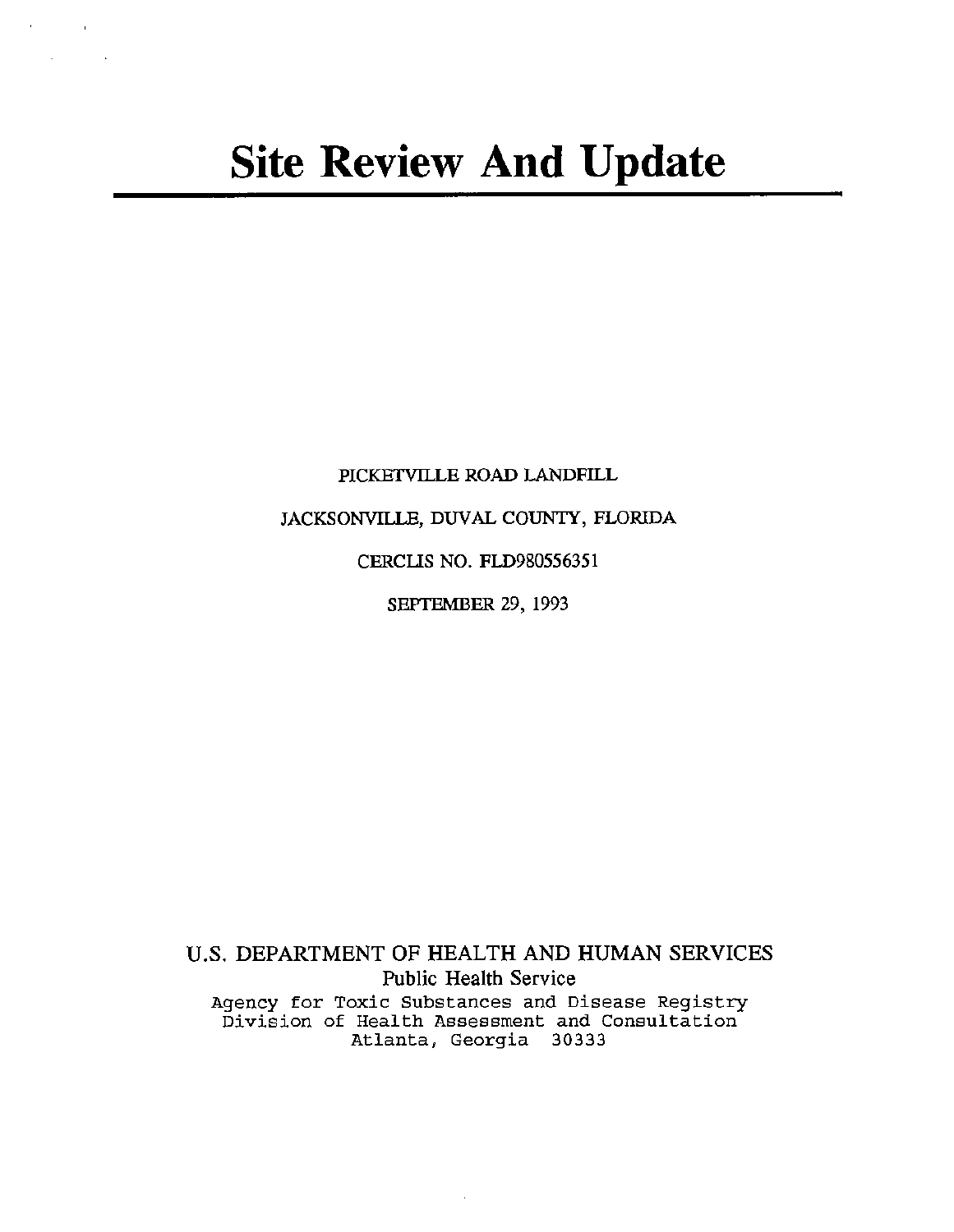# **Site Review and Update: A Note of Explanation**

The purpose of the Site Review and Update is to discuss the current status of a hazardous waste site and to identify future ATSDR activities planned for the site. The SRU is generally reserved to update activities for those sites for which public health assessments have been previously prepared (it is not intended to be an addendum to a public health assessment). The SRU, in conjunction with the ATSDR Site Ranking Scheme, will be used to determine relative priorities for future ATSDR public health actions.

......... )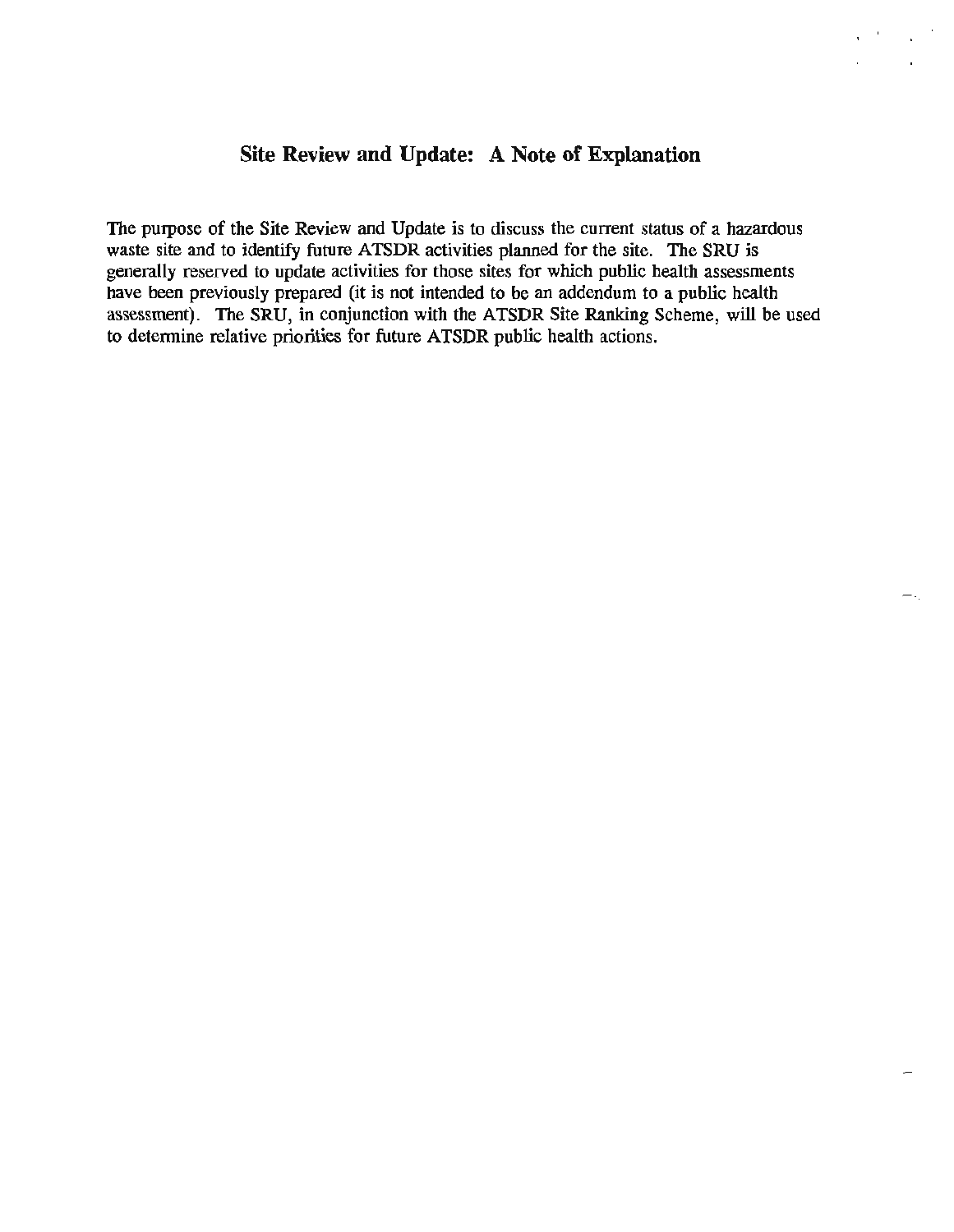## SITE REVIEW AND UPDATE

 $\frac{1}{2} \left( \frac{1}{2} \right) \left( \frac{1}{2} \right)$  $\epsilon = 100$ 

> PICKETVILLE ROAD LANDFILL JACKSONVILLE, DUVAL COUNTY, FLORIDA CERCLIS NO. FLD980556351

> > Prepared by:

The Office of Toxicology and Hazard Assessment Florida Department of Health and Rehabilitative Services Under Cooperative Agreement With The Agency for Toxic Substances and Disease Registry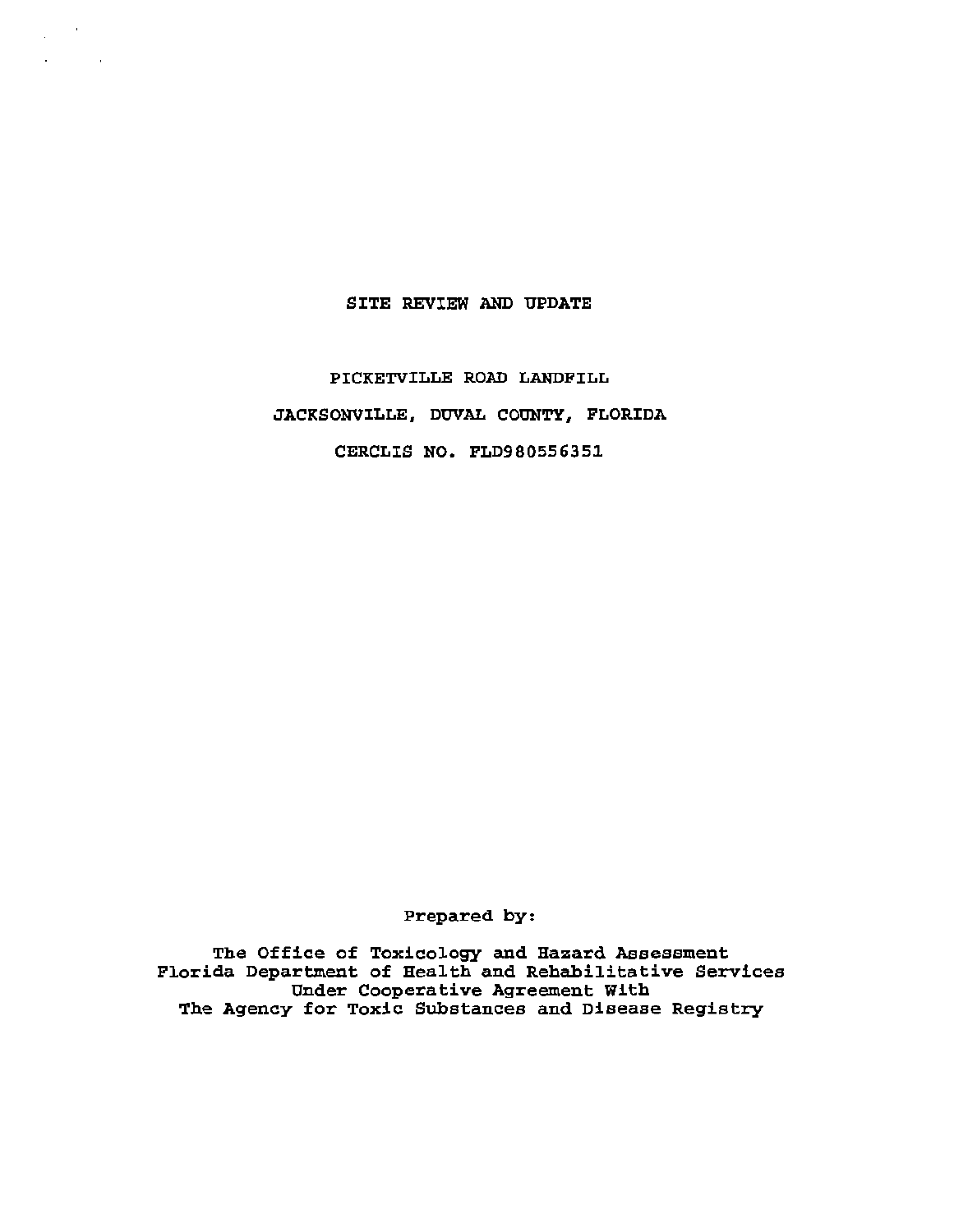#### **SUMMARY OF BACKGROUND AND HISTORY**

The Picketville Road Landfill is at 5150 Picketville Road, about five miles northwest of downtown Jacksonville, Florida (Figure 1) . This inactive landfill covers 52 acres in a mixed-use semi-rural area consisting of residences, commercial establishments, and light<br>industry. The site is bounded on the north and northwest by The site is bounded on the north and northwest by Picketville Road, on the east and southeast by Little Sixmile Creek, and on the west and south west by unoccupied land (Figure 2) .

From the mid 1940's to 1967 the site was excavated for sand. In 1968 the City of Jacksonville (City) leased the site for use as a municipal landfill. Initially, the City disposed of all types of municipal fandriff. Initially, the city disposed of all types of<br>wastes, but in 1971 it diverted residential garbage to other landfills and designated this site for disposal of hazardous and solid wastes. Waste deposited at the landfill included waste oil, liquid acid battery waste, battery casings, and polychlorinated biphenyls (PCBs). In 1977, the City ceased landfill operations, covered the site with a layer of soil, planted vegetation, and terminated their lease. Erosion and leaching into Little Sixmile Creek continued until the City added more soil and regraded the site in 1983.

The Environmental Protection Agency (EPA) proposed adding this site to the Superfund National Priorities List (NPL) in October 1981, and did so in September 1983. From 1986 through 1990, the potentially responsible parties (PRPs) conducted a remedial investigation/ feasibility study and risk assessment. They found on-site ground water was contaminated with arsenic, lead, benzene, and pyrene. On-site soils were contaminated with heavy metals, volatile organic chemicals, and PCBs. Sediments in Sixmile Creek were also contaminated with heavy metals. In 1990, in response to concerns of nearby residents, the Duval County Public Health Unit sampled and analyzed 26 nearby "rock aquifer" drinking water wells. They did not detect any site-related contamination. In its 1990 record of decision (ROD), EPA selected the following site remedies:

- 1. restrict site access and future use.
- 2. monitor and restrict future use of the surficial aquifer ground water.
- 3. cover the landfill under state landfill closure rules.
- 4. abandon nearby "rock aquifer" drinking water wells.
- 5. extend municipal water supply to affected residents.
- 6. restore Little Sixmile Creek.

In 1988 the Agency for Toxic Substances and Disease Registry (ATSDR) assessed the public health threat of this site and issued a health assessment (HA). ATSDR identified arsenic, cadmium, lead, fluoranthene, and pyrene as the contaminants of concern. They also identified the following potential human exposure pathways: ingestion of contaminated soil, ground water, and biota; inhalation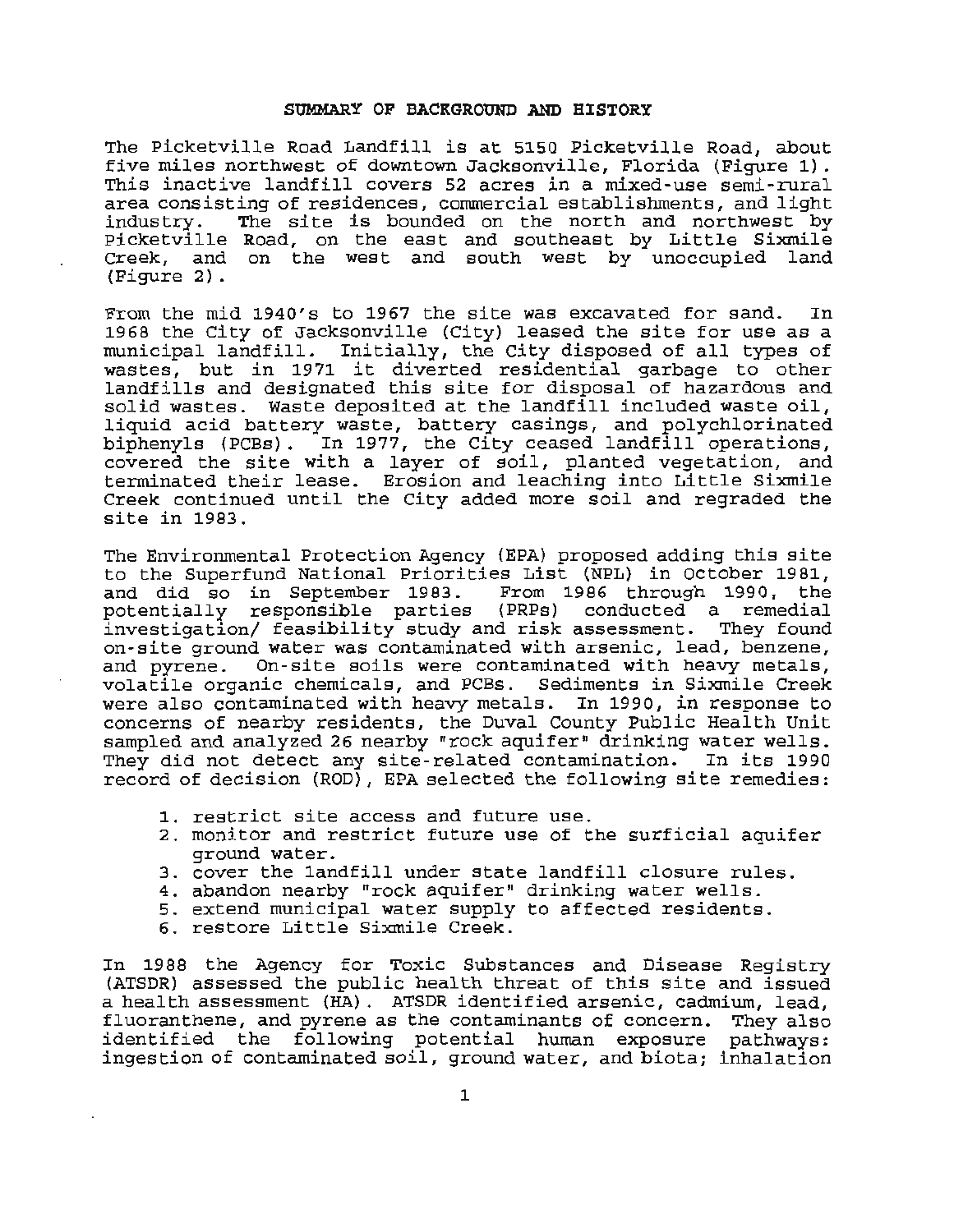of contaminated dusts or vapors; and dermal absorption of<br>contaminants from soil, sediment, and surface water. Due to contaminants from soil, sediment, and surface water. inconsistencies in the environmental data and the lack of quality<br>assurance/quality control information, ATSDR was unable to assurance/quality control information, ATSDR was unable determine the public health threat of this site. They recommended that EPA restrict site access, better characterize the extent of contamination, including methane gas migration, and monitor air quality during future remediation.

#### **CURRENT SITE CONDITIONS**

On February *3,* 1992, and August *25,* 1993, Randy Merchant of Florida Department of Health and Rehabilitative Services (HRS) visited this site. He observed the site was poorly fenced, adequately posted, and overgrown with vegetation. He observed a few homes west and northwest of the site, a cemetery north of the site, and two other landfills northeast of the site. Since the 1988 ATSDR HA, EPA and the PRPs have not performed any remediation but have restricted site access, better characterized the extent of contamination, and checked for methane gas migration. Current plans call for construction of a landfill cover including air monitoring as recommended by ATSDR.

The environmental data collected since the 1988 ATSDR HA indicate a potential public health threat from future use of ground water from the surficial aquifer. Restrictions on the use of ground water from the surficial aquifer, abandonment of nearby private drinking water wells, and extension of municipal water to this area should eliminate this potential exposure pathway.

## **CURRENT ISSUES**

Contaminated dust blowing off site during construction of the landfill cover is the only concern Florida HRS has about the site.

Abandonment of the drinking water wells and extension of the municipal water supply to this area has eliminated the major community health concern.

#### **CONCLUSIONS**

Conclusions of the 1988 ATSDR HA were valid. Since then, the PRPs have restricted site access and better characterized the extent of contamination, including methane gas migration. They plan to contamination, including methane gas migration. control dust and to monitor air quality during construction of the landfill cover. Since there is no evidence of past completed human exposures and the threat of future potential exposure via contaminated ground water has been eliminated, there is currently no need for further public health evaluation at this site.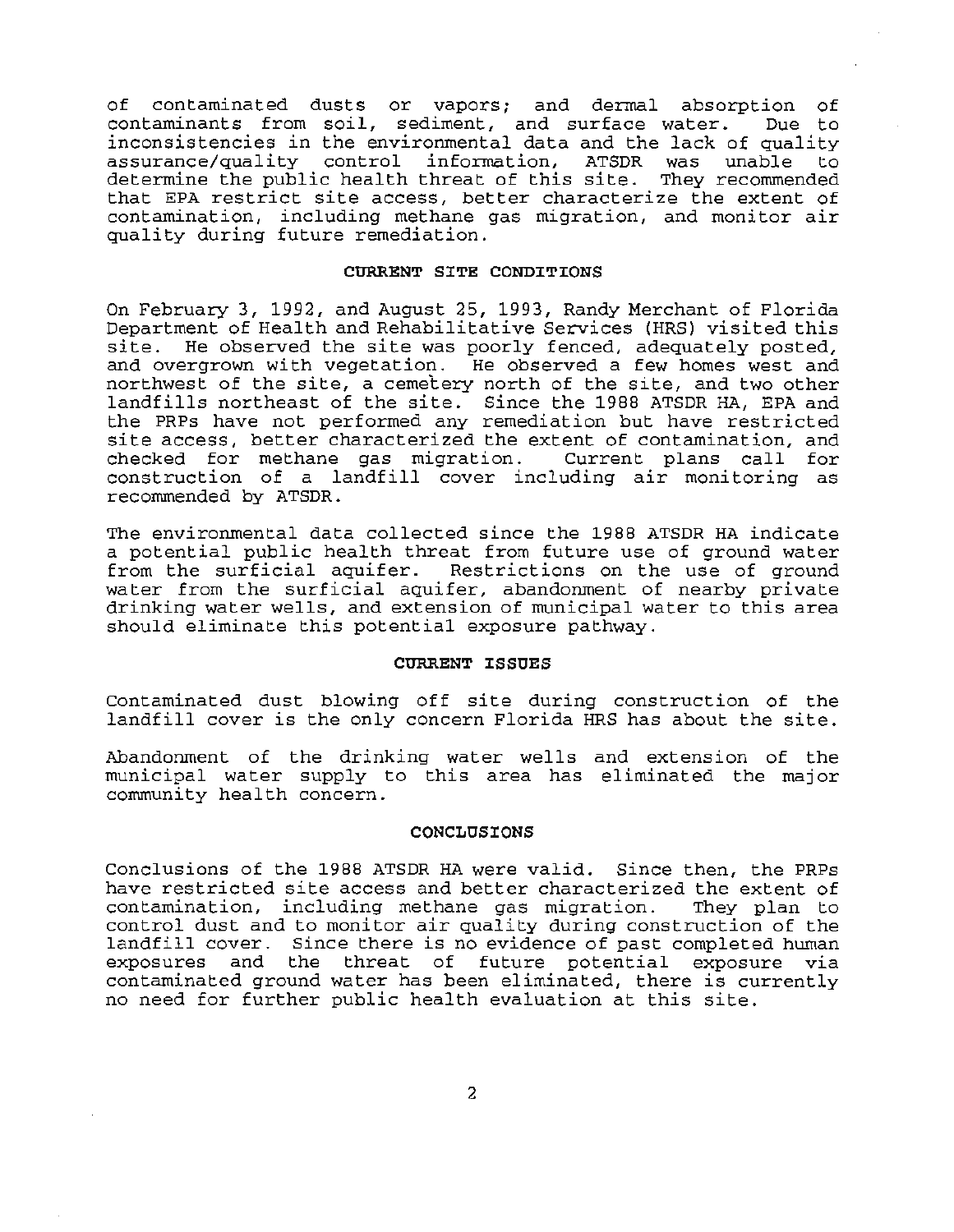### **RECOMMENDATIONS**

The recommendations in the 1988 HA have been implemented. To protect nearby residents, EPA should require the PRPs to control dust and to monitor the air quality during construction of the landfill cover. No further public health evaluation of this site is required.

## Health Activities Recommendation Panel Recommendations:

The data and information developed in this Site Review and Update have been evaluated to determine if follow-up actions may be indicated. No further public health actions are indicated at this time.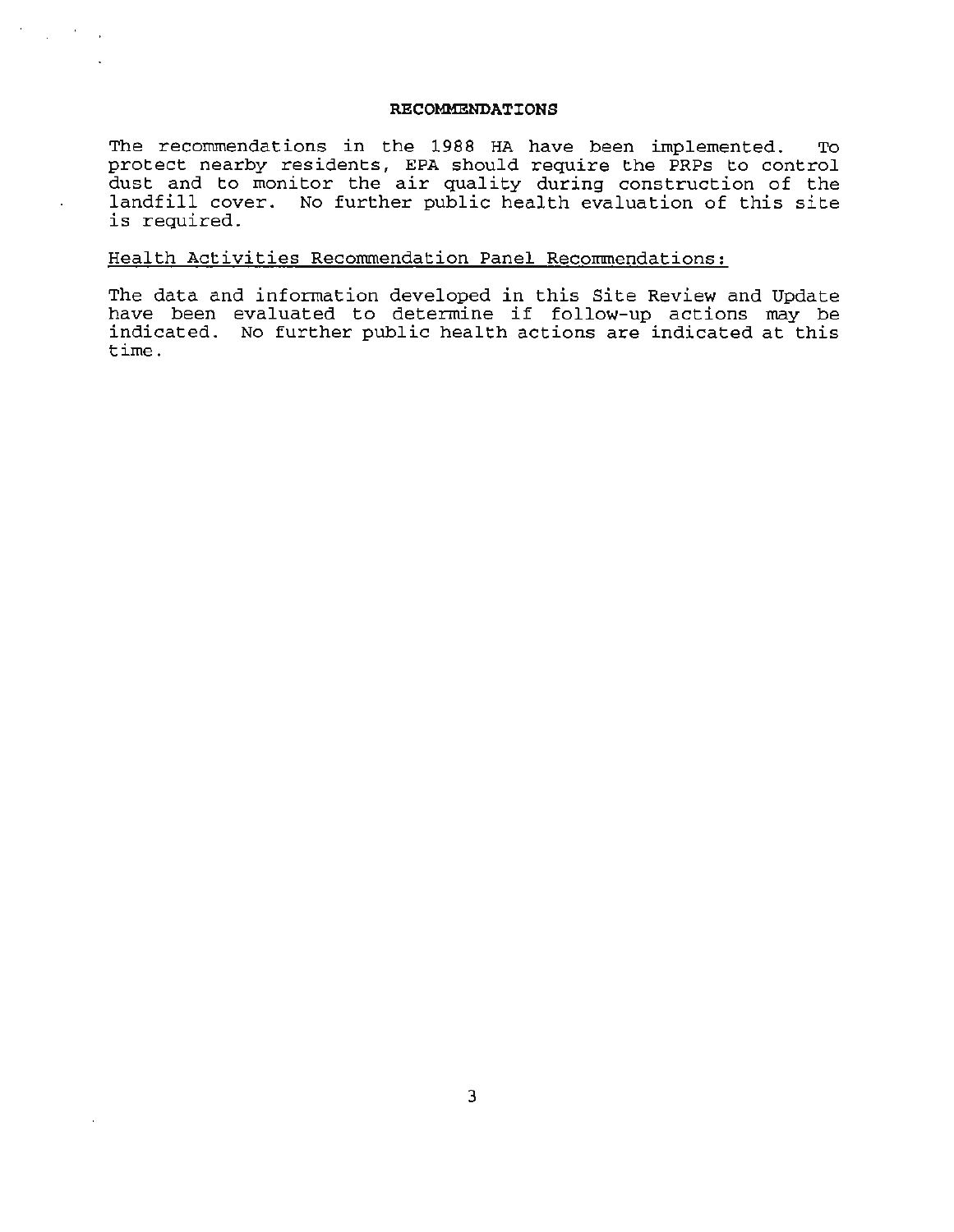### DOCUMENTS REVIEWED

Florida HRS reviewed the following documents for this update:

- 1. NUN 1984. NUN Corporation. Remedial Action Master Plan, Picketville Road Site. EPA Work Assignment 01-4V69.0, Contract # 68-01-6699. February 1984.
- 2. NUN 1984. NUN Corporation. Community Relations Plan, Picketville Road Site. EPA Work Assignment Number 12.4V69.0, Contract Number 68-01-6699 . December 1984.
- 3. ATSDR 1988. Agency for Toxic Substances and Disease<br>Registry. Health Assessment for Picketville Road Health Assessment for Picketville Road Landfill Site (PRLS). Jacksonville, Florida. Atlanta: ATSDR, July 15, 1988.
- 4. Duval CPHU 1990. Duval County Public Health Unit. Memorandum to Tamara Brown from Grazyna Pawlowicz concerning testing of private well around the Picketville Rd. Landfill. October 25, 1990.
- 5. Geraghty & Miller 1990. Geraghty & Miller, Inc. Site-Specific Risk Assessment for the Picketville Road Landfill Site. G&M Project # LA06605. March 14, 1990 .
- 6. EPA 1990. Decision, Florida . September 28, 1990. Environmental Protection Agency. Record of Landfill, Jacksonville,
- 7. Golder 1993. Golder Associates, Inc. Revised Ground Water Monitoring Plan, Picketville Road Landfill Site.<br>June 1993.
- 8. EPA 1992. Environmental Protection Agency. Superfund: Progress at National Priority List Sites, Florida 1992 Update. EPA/540/R-93/009. December 1992.

Preparer of this report: E. Randall Merchant, M.S. Biological Administrator Toxicology and Hazard Assessment Florida Department of Health and Rehabilitative Services

4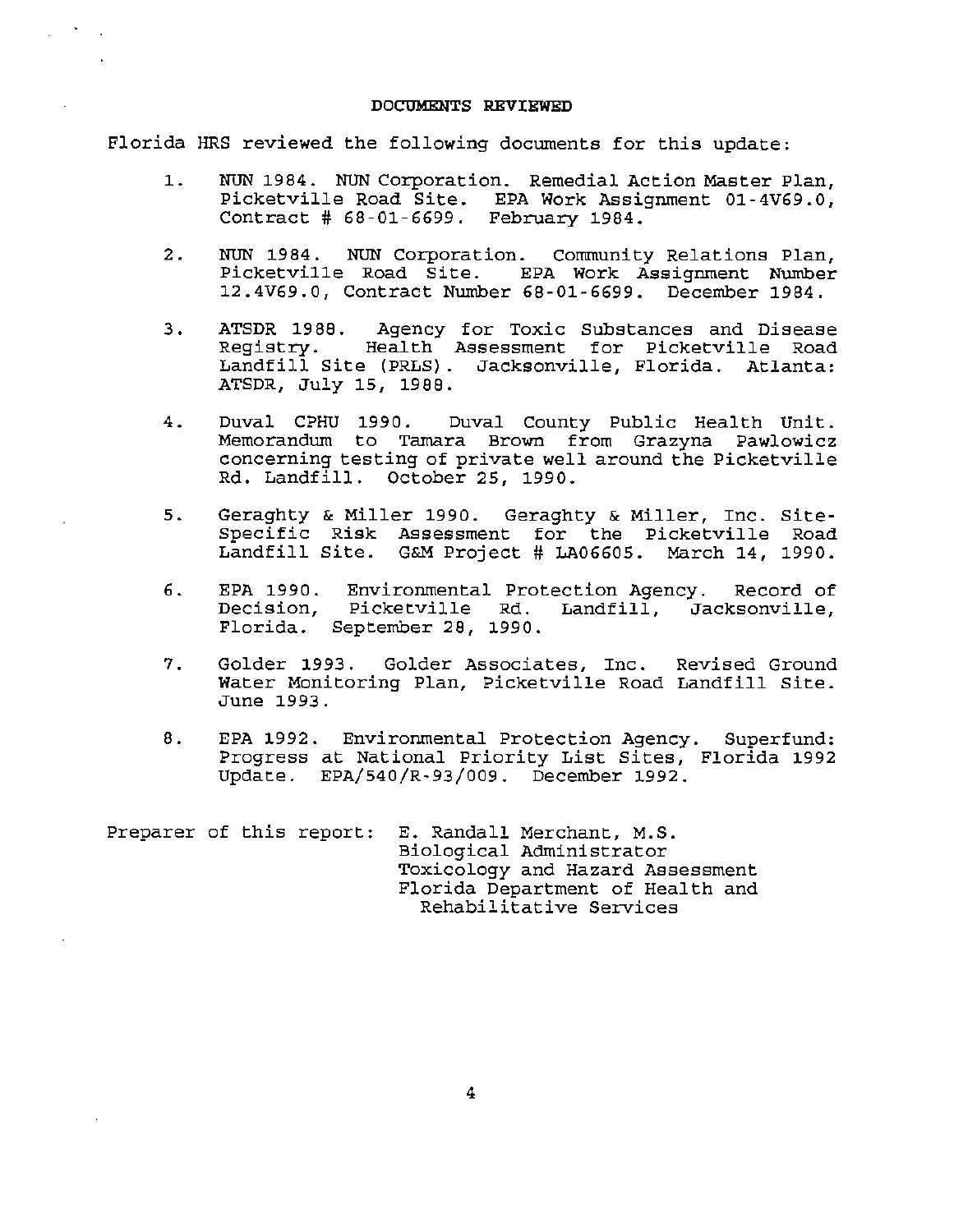